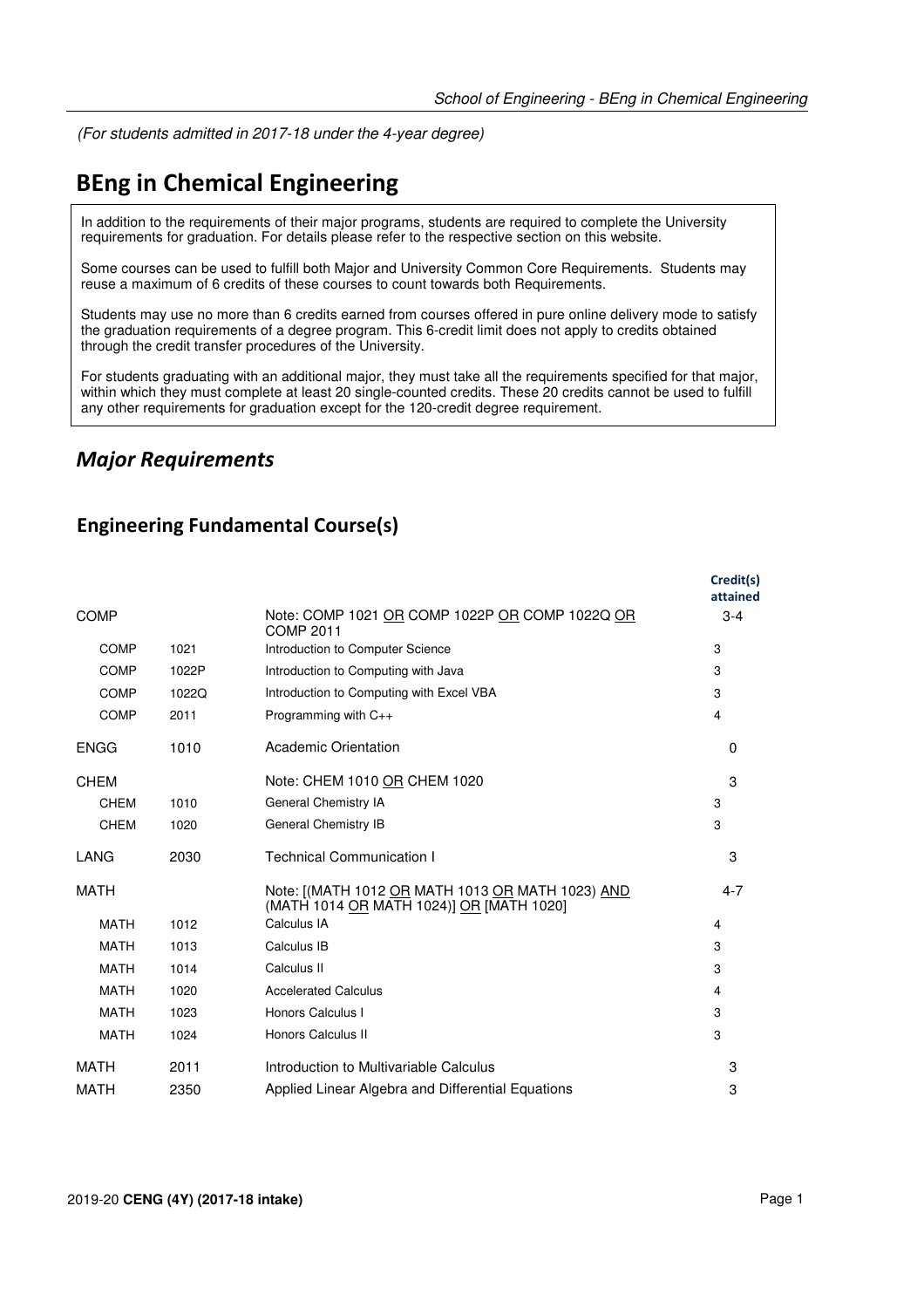| <b>PHYS</b> |      | Note: PHYS 1112 OR PHYS 1312                                                                                                                                             | 3       |
|-------------|------|--------------------------------------------------------------------------------------------------------------------------------------------------------------------------|---------|
| <b>PHYS</b> | 1112 | General Physics I with Calculus                                                                                                                                          | 3       |
| <b>PHYS</b> | 1312 | Honors General Physics I                                                                                                                                                 | 3       |
| <b>SENG</b> |      | Engineering Introduction course (If the students take an<br>introduction course included in their major, this course can be<br>counted towards their major requirement.) | $3 - 4$ |
| <b>CENG</b> | 1000 | Introduction to Chemical and Biological Engineering                                                                                                                      | 3       |
| <b>CIVL</b> | 1100 | Discovering Civil and Environmental Engineering                                                                                                                          | 3       |
| <b>COMP</b> | 1021 | Introduction to Computer Science                                                                                                                                         | 3       |
| <b>ELEC</b> | 1100 | Introduction to Electro-Robot Design                                                                                                                                     | 4       |
| <b>ELEC</b> | 1200 | A System View of Communications: from Signals to Packets                                                                                                                 | 4       |
| <b>ENGG</b> | 1100 | First Year Cornerstone Engineering Design Project Course                                                                                                                 | 3       |
| <b>IEDA</b> | 2010 | Industrial Engineering and Decision Analytics                                                                                                                            | 3       |
| <b>IEDA</b> | 2200 | <b>Engineering Management</b>                                                                                                                                            | 3       |
| <b>MECH</b> | 1901 | <b>Automotive Engineering</b>                                                                                                                                            | 3       |
| <b>MECH</b> | 1902 | Energy Systems in a Sustainable World                                                                                                                                    | 3       |
| <b>MECH</b> | 1905 | <b>Buildings for Contemporary Living</b>                                                                                                                                 | 3       |
| <b>MECH</b> | 1906 | Mechanical Engineering for Modern Life                                                                                                                                   | 3       |

## **Required Course(s)**

|                  |      |                                                      | Credit(s)<br>attained |
|------------------|------|------------------------------------------------------|-----------------------|
| <b>CENG/BIEN</b> |      | Note: CENG 1000 OR BIEN 1010                         | 3                     |
| <b>CENG</b>      | 1000 | Introduction to Chemical and Biological Engineering  | 3                     |
| <b>BIEN</b>      | 1010 | Introduction to Biomedical Engineering               | 3                     |
| <b>CENG</b>      | 1010 | Academic and Professional Development I              | $\Omega$              |
| <b>CENG</b>      | 1500 | A First Course on Materials Science and Applications | 3                     |
| <b>CENG</b>      | 1980 | Industrial Training                                  | $\Omega$              |
| <b>CENG</b>      | 2110 | Process and Product Design Principles                | 3                     |
| <b>CENG</b>      | 2210 | Chemical and Biological Engineering Thermodynamics   | 3                     |
| <b>CENG</b>      | 2220 | <b>Process Fluid Mechanics</b>                       | 3                     |
| <b>CENG</b>      | 3110 | Process Dynamics and Control                         | 3                     |
| <b>CENG</b>      | 3120 | Process Design and Integration                       | 3                     |
| <b>CENG</b>      | 3210 | <b>Separation Processes</b>                          | 3                     |
| <b>CENG</b>      | 3220 | <b>Heat and Mass Transfer</b>                        | 3                     |
| <b>CENG</b>      | 3230 | Chemical and Biological Reaction Engineering         | 3                     |
| <b>CENG</b>      | 3950 | Chemical and Environmental Engineering Laboratory    | 4                     |
| <b>CENG</b>      | 4130 | <b>Plant Design and Economics</b>                    | 3                     |
| <b>CENG</b>      |      | Note: CENG 4920 OR CENG 4930 OR CENG 4940            | 6                     |
| <b>CENG</b>      | 4920 | Chemical Engineering Capstone Design                 | 6                     |
| <b>CENG</b>      | 4930 | <b>Chemical Engineering Thesis Research</b>          | 6                     |
| <b>CENG</b>      | 4940 | Chemical Engineering Industrial Project              | 6                     |